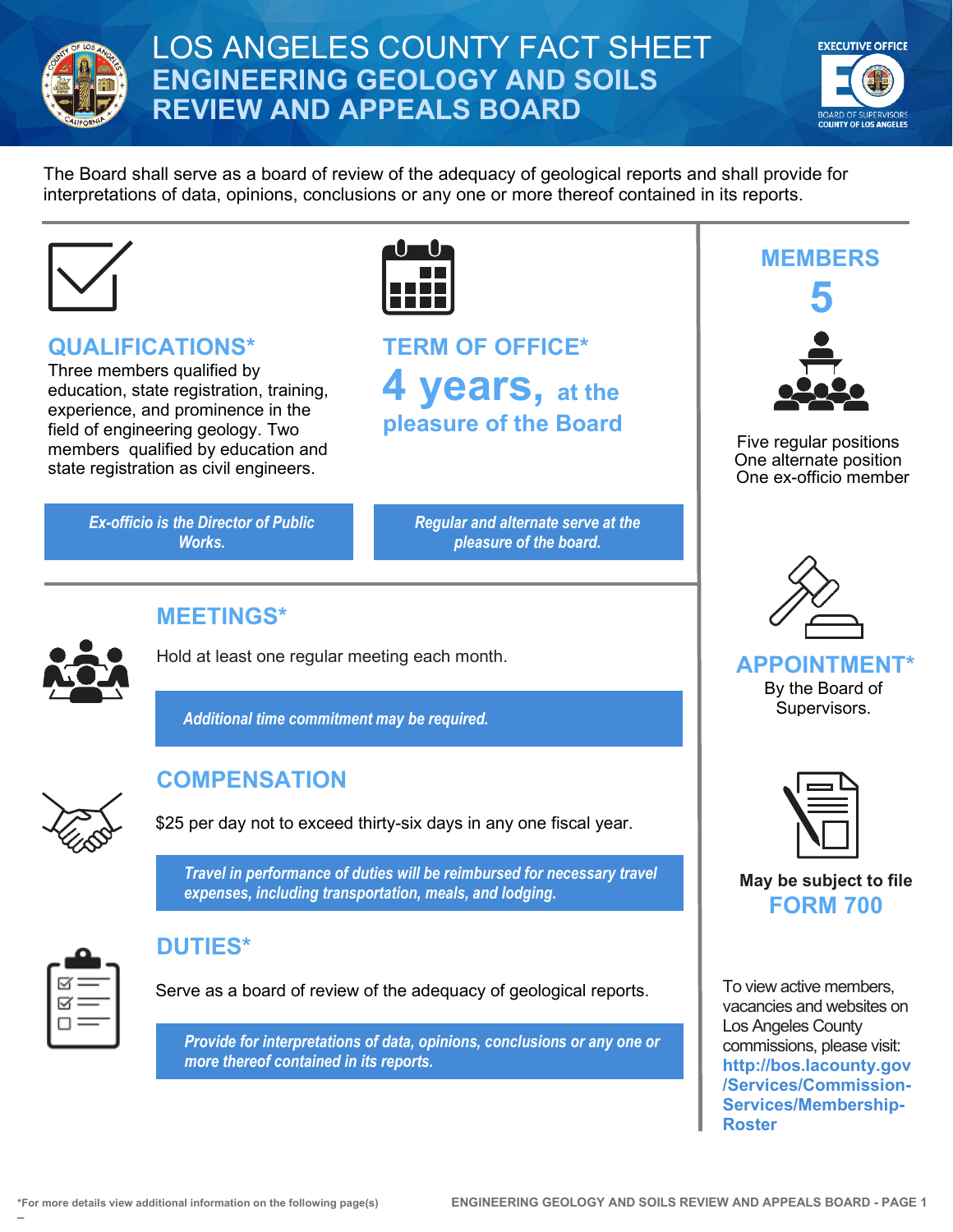

## **QUALIFICATIONS**

Three of the regular members and the alternate member shall be qualified by education, state registration, training, experience, and prominence in the field of engineering geology. Two members shall be qualified by education and state registration as civil engineers, and by training, experience, and prominence in the field of soils engineering. The ex officio member shall be the Director of Public Works or his duly authorized representative.



## **TERM OF OFFICE**

The regular and alternate position on the Board shall be a four-year term, and the members shall serve at the pleasure of the Board of Supervisors.

A member's position on the Board shall become vacant upon his or her death, resignation, or removal by the Board of Supervisors. In the case of such a vacancy, the Board of Supervisors shall appoint a successor to fill the unexpired term.

The Board's policy of limiting consecutive terms of office does not apply to this Board, per Ordinance No. 90-0086, Section 3.100.030 (B).



#### **MEETINGS**

Hold at least one regular meeting each month, except that no regular meeting shall be held if

#### **MEETINGS (continued)**

the secretary of the board determines that there is no business to be transacted and so notifies the members.

If any regular member is absent from any meeting or, by reason of disqualification or otherwise, does not participate, the alternate member may serve in his place and at such meeting and in such case shall be deemed a regular member.

On an appeal from a decision of the Director of Public Works as to whether or not by reason of geologic conditions a building site is unsafe or proposed grading work is unsafe, or a geologic report is required, the presence of two members (one of whom may, but need not be the alternate member) who are qualified by education, training, experience and prominence in the field of engineering geology, plus not less than one other regular or alternate member shall be necessary to constitute a quorum.

On an appeal from a decision of the Director of Public Works as of Public Works as to whether or not by reason of soils conditions a building site is unsafe or proposed grading work is unsafe, or a soils report is required, the presence of two members who are qualified by education, training, experience and prominence in the field of soils engineering plus not less than one other regular or alternate member shall be necessary to constitute a quorum.

In all other cases, any combination of regular members or regular members plus alternate members numbering three constitutes a quorum. At a meeting at which a quorum is present, only a majority vote of the regular and alternate members present shall constitute a Board action. The provision of Chapter 5.12 of the county Code shall not apply to the Board.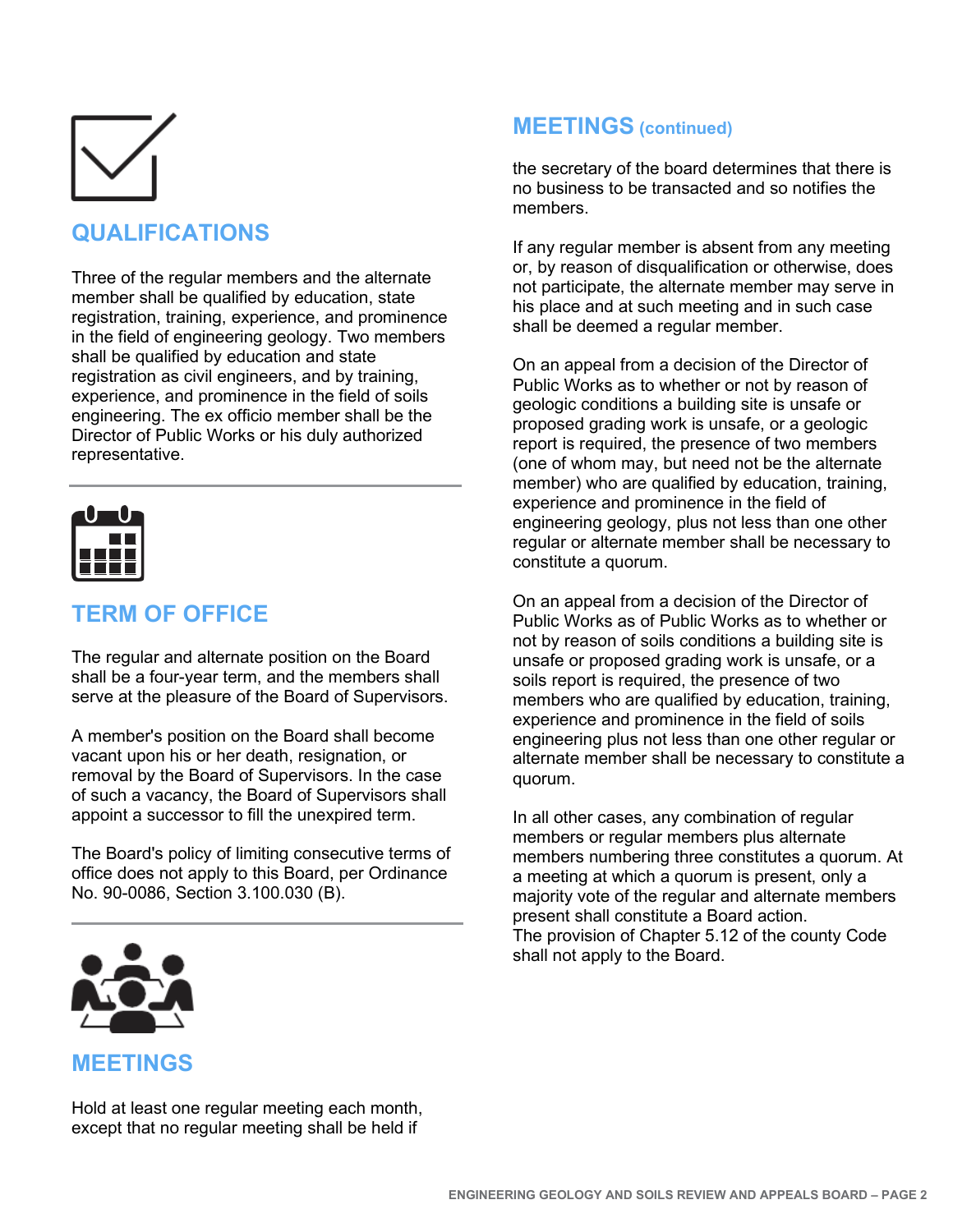

#### **APPOINTMENT**

A regular or alternate member of the Board shall be appointed to a vacant position by and serve at the pleasure of the Board of Supervisors. Each member of the Board of Supervisors may nominate a candidate for one of the positions as a regular member of the Board. Nomination of a candidate to the position of alternate member of the Board shall be rotated among each member of the Board of Supervisors.

Rotation determined by the Executive Officer by lot as follows:

| <b>Term Beginning</b><br>April 15, 2003 | 5 <sup>th</sup> District |
|-----------------------------------------|--------------------------|
| <b>Term Beginning</b><br>April 15, 2007 | 1 <sup>st</sup> District |
| <b>Term Beginning</b><br>April 15, 2011 | 3 <sup>rd</sup> District |
| <b>Term Beginning</b><br>April 15, 2015 | 2 <sup>nd</sup> District |
| <b>Term Beginning</b><br>April 15, 2019 | 4 <sup>th</sup> District |

Rotation will repeat every four years in same Supervisorial District order (3, 2, 4, 5 and 1).



#### **DUTIES**

The Board shall serve as a board of review of the adequacy of geological reports and shall provide for interpretations of data, opinions, conclusions or any one or more thereof contained in its reports. It shall also review any request for reconsideration referred to it by the Board of Supervisors, pursuant to Section 94 of Title 28 of the County Code, relating to designation of real property in a geologically unstable area, and shall prepare a report and make a recommendation on the request to the Board of Supervisors.



**OATH**

Required.



**SUNSET REVIEW**

Not Required.